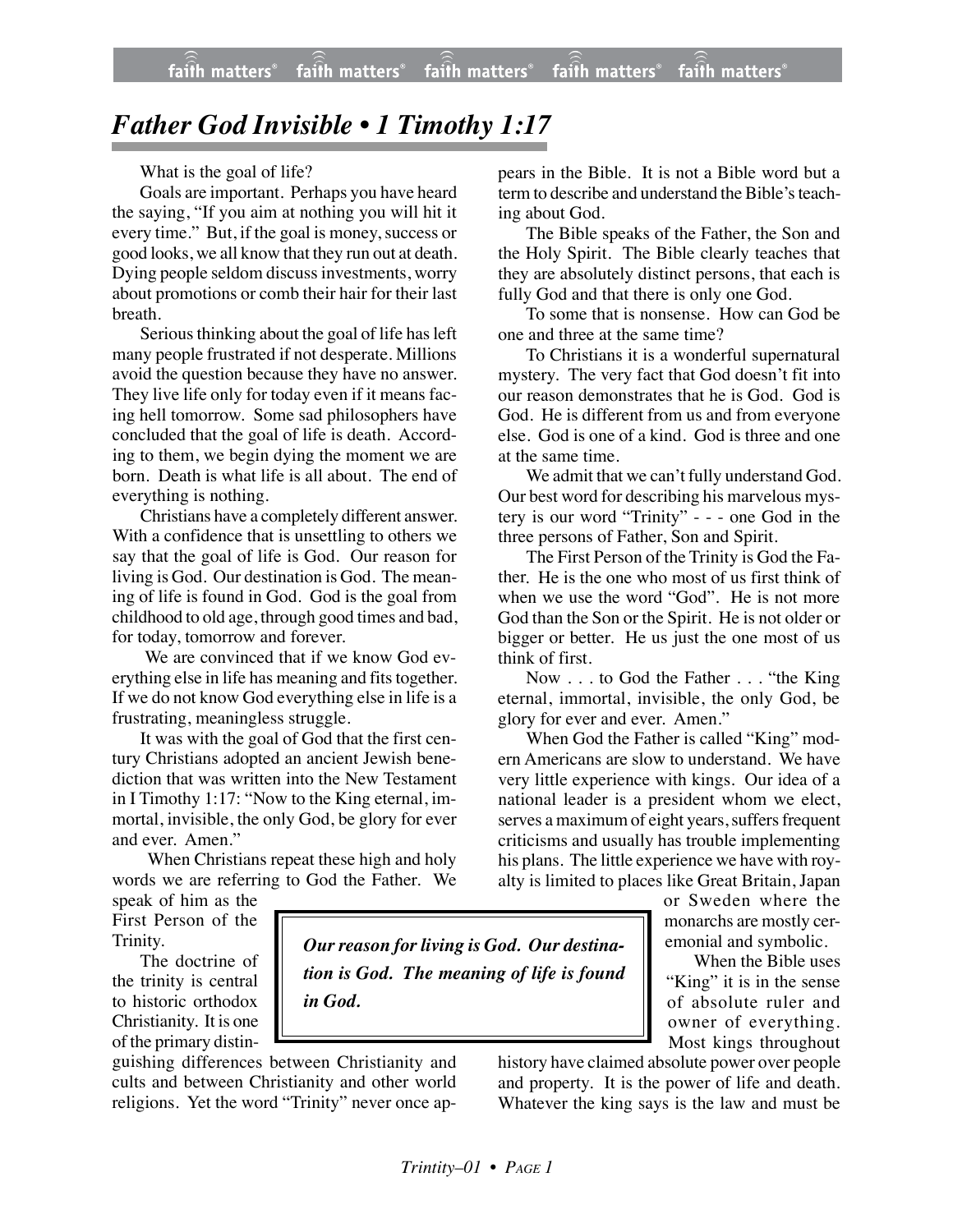obeyed. The people are not called "citizens" but "subjects" - - - those who are subject to whatever the king desires.

God the Father is THE King. He created the world. He owns the earth and everything on it. We did not elect him. We have no vote. We are his subjects. Anyone who does not fully submit to his authority is guilty of treason and will suffer the consequences of that guilt.

The good news is that God the Father is a good king. Not that we could do anything about it if he were an evil king! He is the king no matter what. But the truth is that he is a kind, just and loving ruler who has the best interests of his people at heart.

Revelation 15:3-4 says:

"Great and marvelous are your deeds, Lord God Almighty.

Just and true are your ways, King of the ages.

Who will not fear you, O Lord, and bring glory to your name?

For you alone are holy.

All nations will come and worship before you,

for your righteous acts have been revealed."

 The only way that we will have meaning, purpose, happiness or fulfillment in this life is to submit to God the Father as the King. Everything must be on his terms, not our terms. It is absolute nonsense when people say, "Well, if that's the way God is then I don't want anything to do with him. I'm going to do things my way and if God doesn't like that, I guess it's his problem." Do those who say such things have any idea that they are talking about the King?

In 1988, Charleen, our daughter Jill and I were traveling by train from Vienna, Austria, to Krakow, Poland, through what was then Czechoslovakia. The train was stopped midway through Czechoslovakia by armed soldiers who boarded the train and began a thorough search, opening the ventilation ducts and searching them as well as running mirrors under all of the train cars. Then they began to check the papers of every passenger. When they got to us they looked at our passports and, through a translator, asked to see our transit visas. I'd never heard the word before and had no idea what they were or that we needed

transit visas. We explained that we didn't have them. We asked what we had to do. Finally, after a very long time, we were offered two choices: give this soldier all the money that we had or get off the train. We were in the middle of a Communist country in an area surrounded by barbed wire and floodlights in the middle of the night. We didn't speak the language. We didn't know anybody. We did not have visas. Getting off the train did not seem like a good option.

What would you do? Argue? Plead ignorance? Demand your rights? Fight? They had all the power. We had none.

We did exactly what you probably would have done. We gave them all our money - - - and we did it gladly!

Now please forgive me for comparing Czechoslovakian Communists to God the King. The point of the comparison is that in our lives and in our world God is the King. He sets the rules. He calls the shots. He gives the orders. God and God alone defines what is right and what is wrong. God sets the terms of salvation and eternal life. He is God. He is King.

What do you think we should do? You are right. We should do whatever he says!

Being king is not a new job for God. He is "the King eternal". God has always been the King. Always! Eternal! Which, of course, means that God never began and God will never end.

That's another difficult concept for us to understand because we don't live like that. Everything we do has a beginning and an ending. We are born and we die. We start jobs and we quit jobs. We depart on trips and we arrive at our destinations.

To us "old" is ten years if we're talking about a car or a dog. "Old" is 100 if we're referring to another person or an antique. "Old" is 200 when speaking of a country or a tree.

We have no category for anyone to have been old a trillion years ago. And we have no way of imagining anyone that will still be the king a billion years from now and just be getting started.

Astrophysicists and ordinary people talk abut when the universe began. There is the theory of a Big Bang millions of years ago. But what was before the Big Bang? Obviously there was something there to bang into. And go back forever and ever and ever before any beginning you can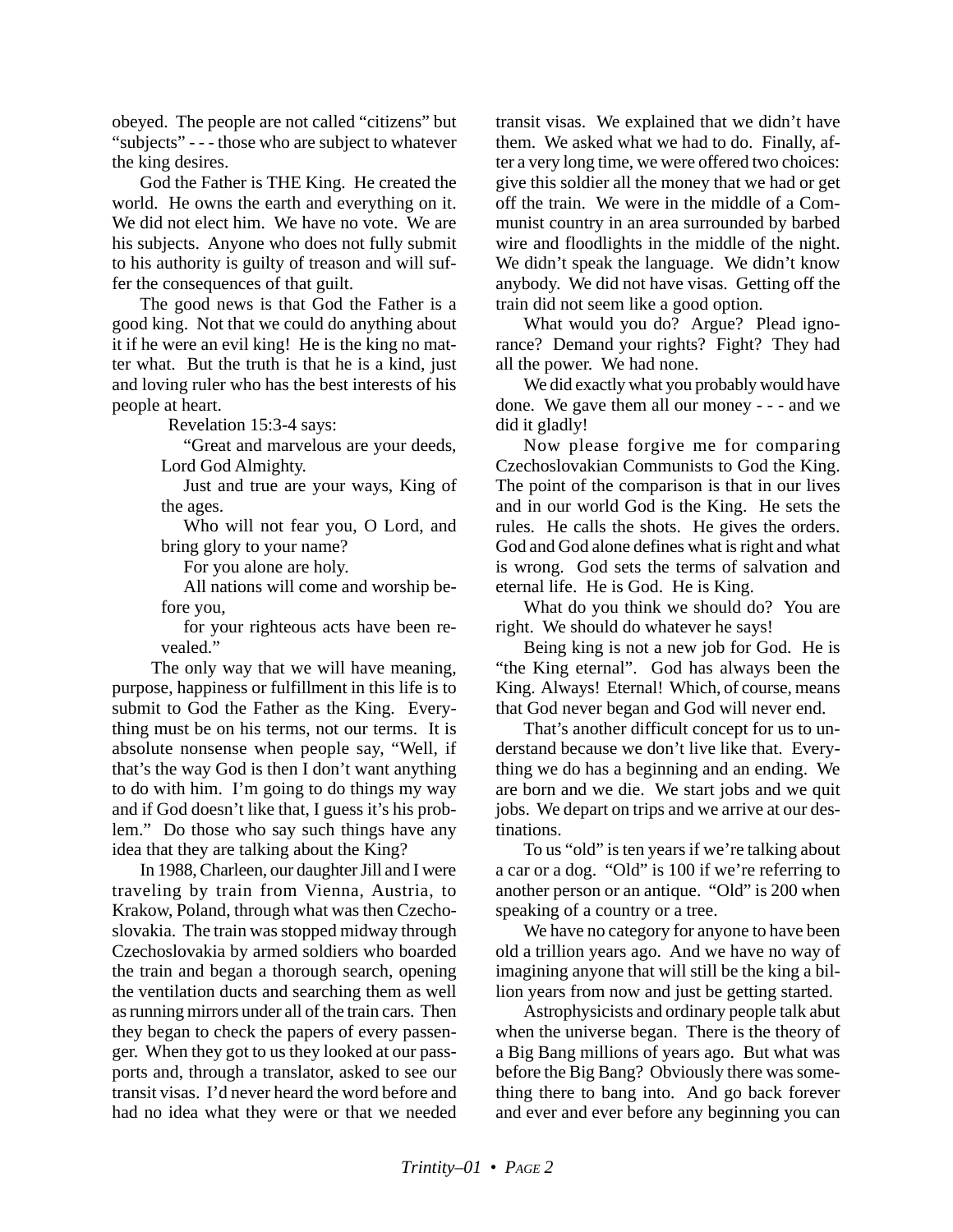imagine.

Or, go the other direction. Whether you think the earth will last a thousand years or a trillion years, what about after that? If it is true that the universe is running down, what happens after it stops . . . forever and ever into the future? It's enough to give a person a headache just trying to imagine eternity.

Long before and long after any of us can imagine, God was and God will be there. God the Father is "the King eternal."

When a person becomes a Christian, the Bible says that God gives that person "eternal life." That means more than lasting forever. It means that we share eternity with God. We will share forever with God.

God the Father is the King eternal and immortal. That means that GOD does not die. But it also means that God does not deteriorate.

All of us are mortal. That means that we do die. It also means that we deteriorate.

Except for the very youngest among us, we all know what deterioration means. As time passes we start to wear out. Once you are past 14 you lose your ability to learn a foreign language with the same proficiency as a native speaker. No matter how hard you study you will never be as good as the kid who grew up speaking that language. Once you pass other numbers you lose your ability to have a baby, to climb a mountain, to remember names, to run a race.

For most of our lives we struggle against our mortality. We are immunized against childhood disease; we exercise; we take vitamins; and we go to doctors and hospitals. We do whatever we can to deal with our mortality, and without exception everyone of us deteriorates and dies anyway.

God the Father is forever young. He is im-

mortal. He does not deteriorate. He doesn't forget. He never loses his edge. He never wears down. He never changes.

He is the King eternal, immortal . . . and invisible.

God the Father is a spirit.

He has no body to see. He is invisible. That's why John 1:18 says, "No one has ever seen God."

This is one aspect of God that modern Ameri-

cans probably can understand better than some other people can. We are fully aware that there is no direct connection between what we can see and what is real. We cannot see radio and television waves, but we know that a room can be full of them and that they are real even if they are invisible. We live with full acceptance of the reality of viruses, atoms, distant celestial bodies and internal human emotions that are invisible to our eyes but powerfully real in our everyday lives.

There are three prerequisites to being a person: intellect, emotion and will. Personhood does not require a body.

Many times I have stood by the casket of someone who recently has died and heard loving relatives say, "He's not in there any more." What they are declaring is that the person continues to exist as a person (with intellect, emotion and will) but has been separated from the physical body. That person is still real but is now invisible.

God the Father does not have a physical body. You cannot see him. You will not see him. No one has ever seen him.

Early in the  $20<sup>th</sup>$  century there was a famous preacher in New York City named Harry Emerson Fosdick. He was famous for many reasons including that he was one of the first national speakers on radio and he was the pastor to the wealthy Rockefeller family.

Fosdick once preached a sermon entitled "Why I am a Theist" in which he told about his changed perspective from childhood to adulthood. He said that when he was a child he became convinced that the movement of the branches and leaves on trees caused the wind to blow. But when he became an adult he came to realize that the wind he could not see moved the branches and leaves that he could see. He went on to explain that it is a childish notion that the circumstances

*It is an adult faith that understands that the invisible God is the cause for the visible world.*

of life explain God. It is an adult faith that understands that the invisible God is the cause for the visible world.

The great explanation for our visible

world and everything that happens in it is "the King eternal, immortal, invisible . . . the only God."